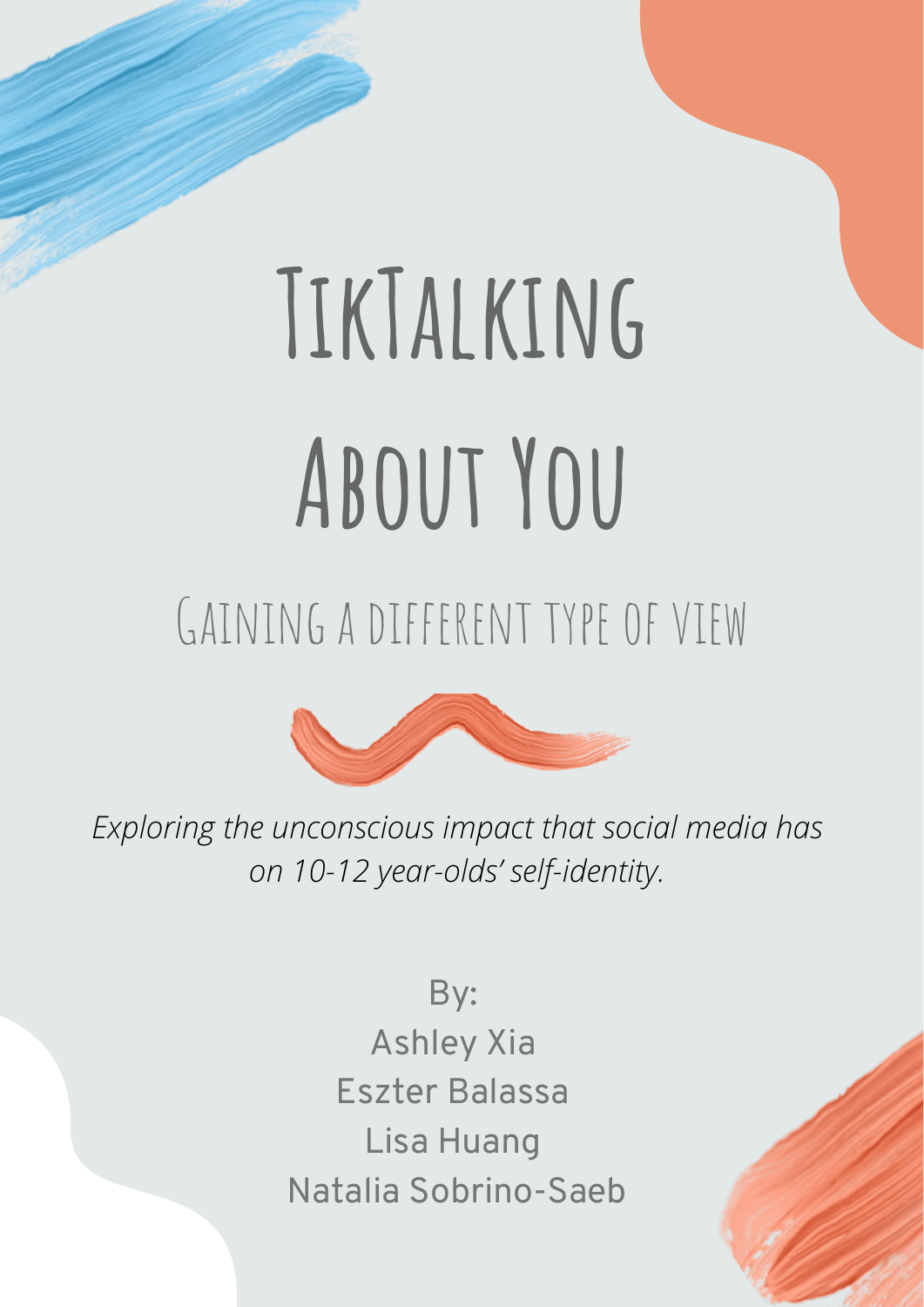# **Outline**

| 1. | Introduction                        | 3              |
|----|-------------------------------------|----------------|
|    | 1.1 Who provides this workshop?     | 3              |
|    | 1.2 What is the workshop?           | 3              |
|    | 1.3 Why is this workshop different? | 3              |
| 2. | Glossary                            | $\overline{4}$ |
|    | 3. Activities                       | 6              |
|    | 3.1 Photoshop Lineup                | 6              |
|    | 3.2 Draw Your Timeline              | 9              |
|    | 3.3 Iceberg Challenge               | 13             |
|    | 4. Conclusion                       | 16             |
|    | 4.1 Recap Questions                 | 16             |
|    | 4.2 Wrap-Up                         | 16             |
|    | 5. References                       | 17             |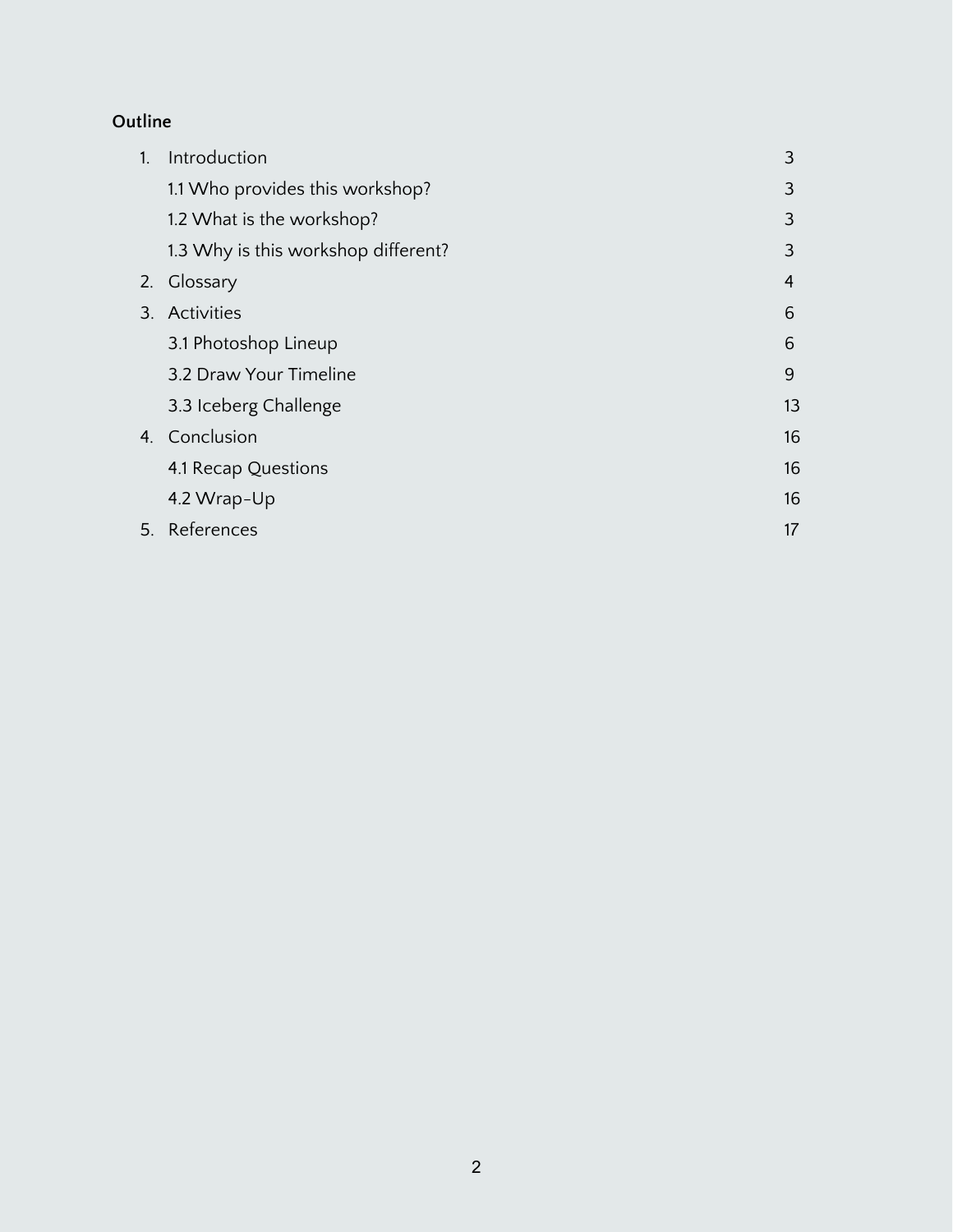#### **1. Introduction**

#### *1.1 Who provides this workshop?*

[Follow Your Sun](https://followyoursun.nl/) is an organization founded by Kiymet Schipper and Myrthe Oostenbach, who decided to start a project that would address something that they thought the world needs and which they could contribute to. Thus, in 2016 they decided to quit their job to follow their own Sun, and in 2017, the Follow your Sun Foundation was officially established. By following their Sun themselves, Myrthe and Kiymet hope to show others that it is possible to live a life that suits you best (Follow Your Sun, 2020).

"Follow Your Sun provides tailor-made workshops and teaching programs in which participants discover what gives them energy, what they are naturally good at and what they consider important for themselves and the world around them." (Follow Your Sun, 2020). Therefore, with the help of students from the Rebuilding Education course at the Honours College of Leiden University, they now provide this workshop.

#### *1.2 What is the workshop?*

*Exploring the unconscious impact that social media has on 10-12 year-olds' self-identity.*

This is an introduction session that is aimed at students aged 10 to 12 years old and is meant to provide both information and material for self-reflection on how they use social media. Through three activities carried out in the session, the children have the opportunity to reflect and discuss on how they use social media, if they do, and what their experience is with it.

#### *1. 3 Why is this workshop different?*

This workshop includes both the materials needed to give it and a complete guide on how to impart it, step by step. Therefore, anyone who wishes to give this workshop to their classroom does not need to do any additional work as all the steps and activities are explained in detail. All the elements of this workshop are explained and justified through an academic background, which makes it easy to understand the reasoning behind every section, and also its purpose. There are three activities scheduled with each one including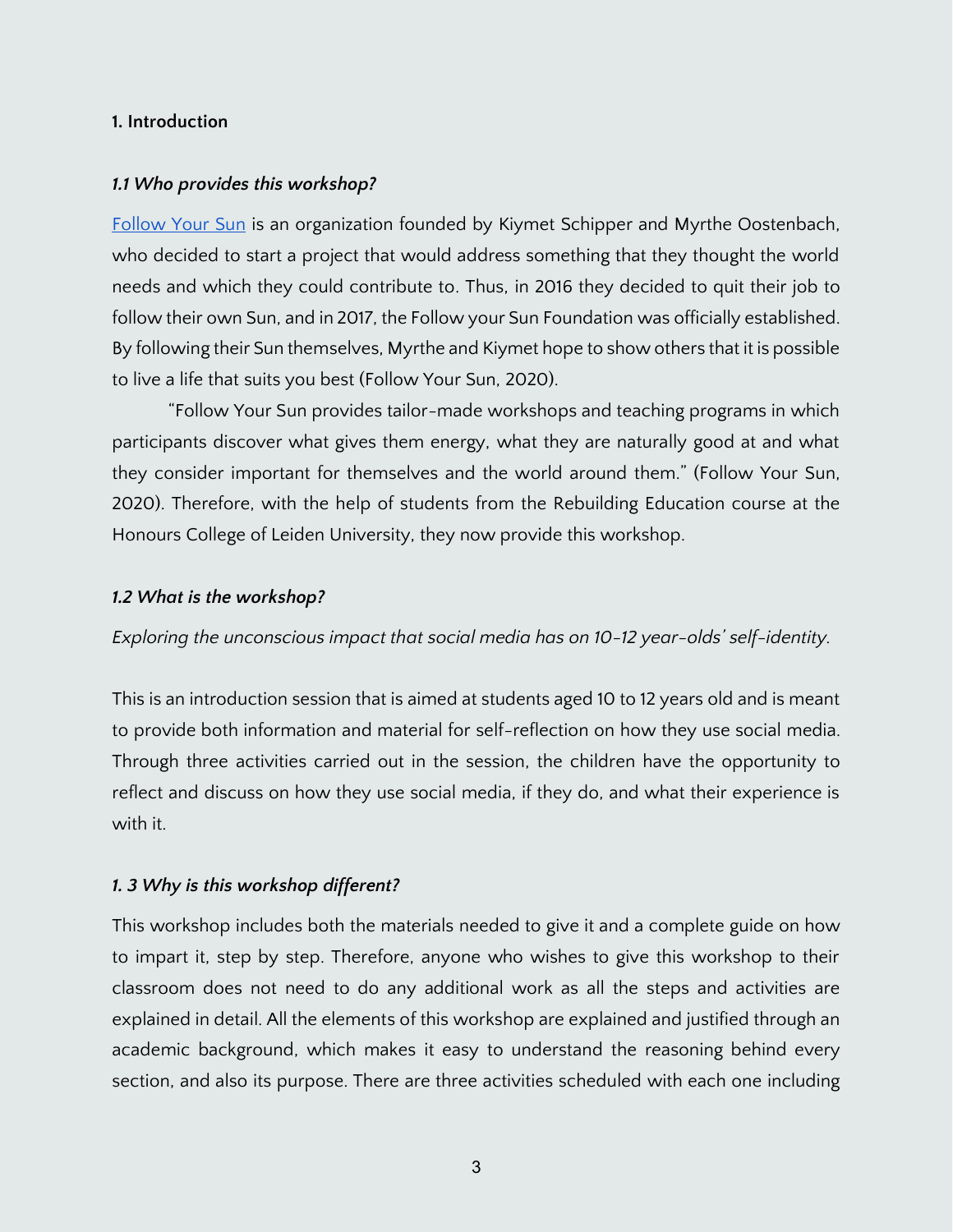the elements of reflecting, positive encouragement, and discussions. The focus of this workshop is children's self-identity, which means that not only will children have the opportunity to learn about social media and how they can have more control over how to use it, but there is also ample opportunity for students to reflect on who they are. Students will be able to explore the complexity and beauty behind their identity, and how social media can fail to capture everything that one is.

# **2. Glossary**

This is a collection of common terms associated with social media use, and concepts which are used throughout the workshop.

| Term                       | <b>Definition</b>                                                                                                                                                                                          |  |
|----------------------------|------------------------------------------------------------------------------------------------------------------------------------------------------------------------------------------------------------|--|
| Social Media-Related terms |                                                                                                                                                                                                            |  |
| <b>Stories</b>             | A picture/video posted to someone's<br>profile, which can be viewed for 10 seconds<br>in the 'stories' section of various social apps.<br>They are often used to give a brief update<br>on someone's life. |  |
| Posts                      | Any type of media that is uploaded to<br>someone's profile and stays there<br>permanently, but can be deleted by the<br>user.                                                                              |  |
| Feed                       | The incoming stream of content (e.g.<br>stories, posts) you see from other users that<br>you follow or that the media algorithm<br>suggests to you.                                                        |  |
| Follower                   | A social media user who has subscribed to<br>see what you post.<br>(verb: "following")                                                                                                                     |  |
| Likes                      | Typically symbolized by a heart, they are<br>public demonstrations which can be given<br>to someone's uploaded content as a show                                                                           |  |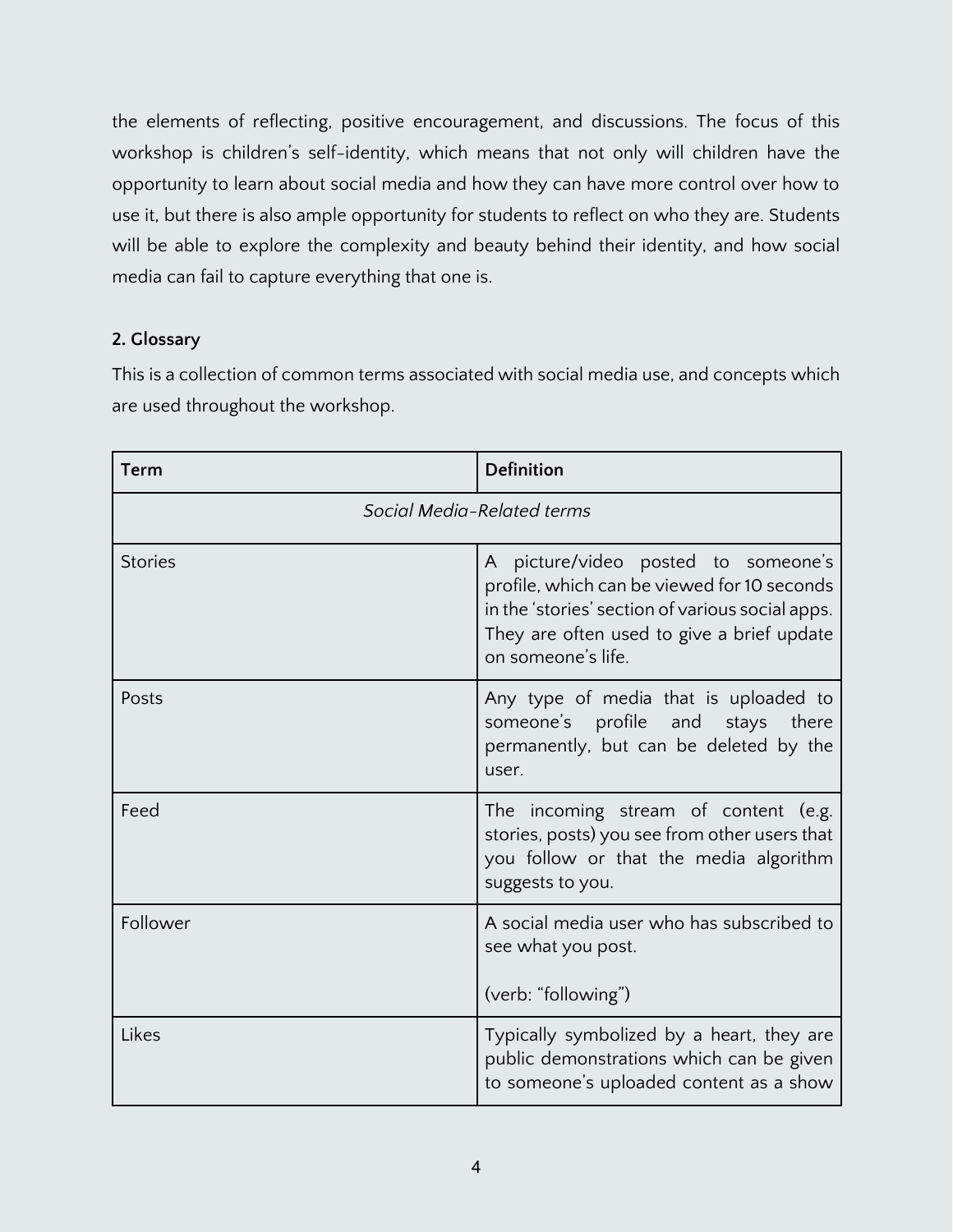|                                           | of approval, appreciation, or agreement.                                                                                                                                                                                                                                                                                                                                                                                                                                                                                                                       |  |  |  |
|-------------------------------------------|----------------------------------------------------------------------------------------------------------------------------------------------------------------------------------------------------------------------------------------------------------------------------------------------------------------------------------------------------------------------------------------------------------------------------------------------------------------------------------------------------------------------------------------------------------------|--|--|--|
| <b>FOMO</b>                               | "Fear Of Missing Out", usually referring to<br>missing out on social opportunities.                                                                                                                                                                                                                                                                                                                                                                                                                                                                            |  |  |  |
| Hashtag                                   | A hashtag $(\#)$ is a way of categorizing your<br>posts on social media to other posts on the<br>same subject or trending topic by placing<br>the symbol before the word.                                                                                                                                                                                                                                                                                                                                                                                      |  |  |  |
| Frequently used social media applications | TikTok: A highly popular social media<br>platform for sharing 1-3 minute-long videos<br>about a large variety of topics<br>Snapchat: A social media communication<br>app to send pictures or videos only<br>viewable to the receiver for a fleeting<br>amount of time<br>Instagram: A social media platform where<br>users can upload pictures as posts, short<br>videos and stories which can be liked and<br>commented on by anyone.<br>YouTube: A platform widely used for the<br>upload and consumption of videos, falling<br>within any imaginable topic. |  |  |  |
| Private mode                              | A function where someone's uploaded<br>content is only visible to their followers.                                                                                                                                                                                                                                                                                                                                                                                                                                                                             |  |  |  |
| Timeline                                  | The chronological order in which one's own<br>posts show up on their profile and is<br>viewable for other users.                                                                                                                                                                                                                                                                                                                                                                                                                                               |  |  |  |
| Theoretical Justification-related terms   |                                                                                                                                                                                                                                                                                                                                                                                                                                                                                                                                                                |  |  |  |
| Self-Determination Theory                 | The idea that individuals are motivated to<br>grow and develop when the following three<br>psychological<br>needs<br>supported:<br>are<br>autonomy (sense of ownership over one's<br>actions), competence (feeling that one can<br>succeed and grow), and relatedness (a<br>sense of connection and belonging).                                                                                                                                                                                                                                                |  |  |  |
| Social brain development                  | The connection between development of                                                                                                                                                                                                                                                                                                                                                                                                                                                                                                                          |  |  |  |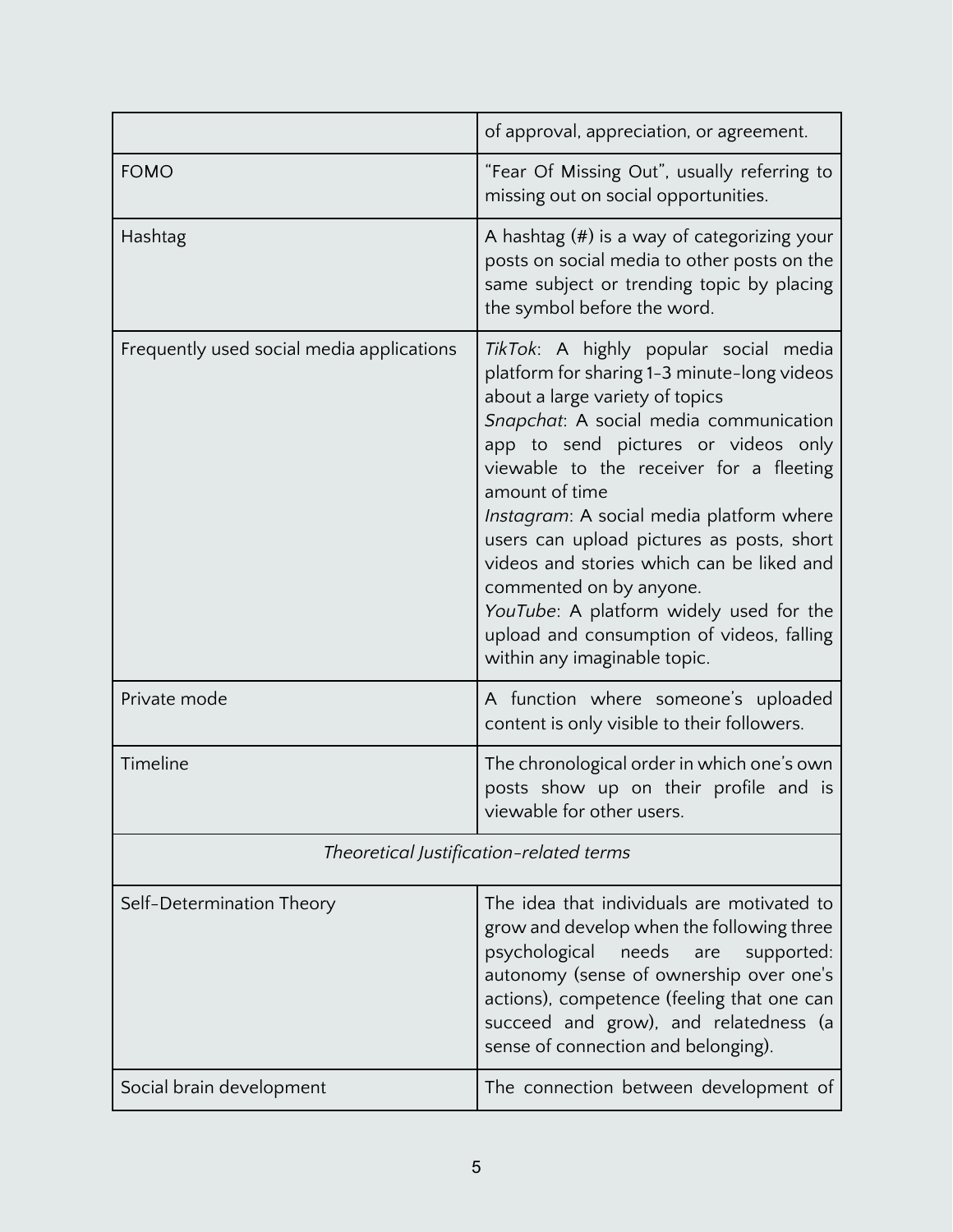|                             | the brain and social processes<br>and<br>competencies.                                                                                                                             |
|-----------------------------|------------------------------------------------------------------------------------------------------------------------------------------------------------------------------------|
| Limbic system               | Center for emotions.                                                                                                                                                               |
| Superior temporal sulcus    | An example of a social brain part.                                                                                                                                                 |
| Myelination                 | A process in the nervous system (including<br>the brain) during which some important<br>functions will be strengthened (information<br>travels faster as a result of myelination). |
| Intrinsic motivation        | Doing something for the sake of the inherent<br>enjoyment and satisfaction derived from<br>the activity itself.                                                                    |
| <b>Extrinsic motivation</b> | Doing something because of external<br>pressures, such as punishments<br>and<br>rewards.                                                                                           |

#### **3. Activities**

# *Background*

The purpose of these activities is to improve relatedness and provide the students with a safe environment to talk about their social media habits with the help of interactive exercises.

# *3.1 Photoshop Lineup*

# 20 minutes

*Slides 4-17*

# **Background**

Given the concept of a flexible identity, which is elaborated on in the [theoretical background](https://docs.google.com/document/u/0/d/1w_ZxMjcQab20u-_LHwP-9Eoczn8MyCdiEGGAvtfwWZQ/edit) [of this workshop,](https://docs.google.com/document/u/0/d/1w_ZxMjcQab20u-_LHwP-9Eoczn8MyCdiEGGAvtfwWZQ/edit) which can change depending on the context that one finds themselves in, it is relevant to look into how social media plays a part in this (Seargeant & Tagg, 2016). The identity that children create and engage with on social media will likely be different than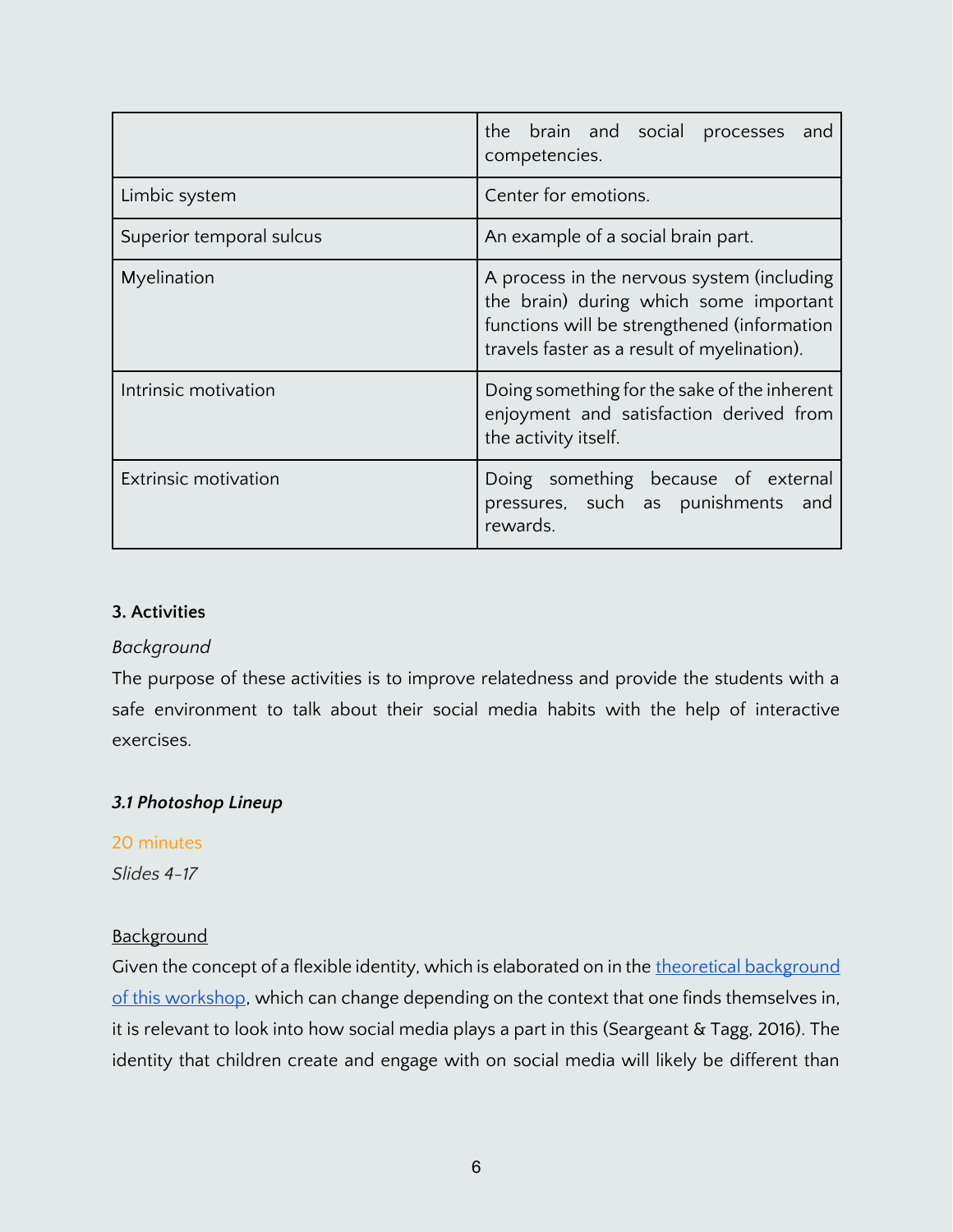how they create their identity offline, and the match between these identities is something worth exploring for them as they observe their own 'identity creating' behavior.

The students won't necessarily learn something with mere exposure. Because of this, it is important to involve the children with the subject matter, by having the activity in the classroom and the discussion. This requires further processing and therefore the lessons learnt have a higher chance of being remembered (Ormrod, 2011).

The activity will closely resemble what the students will probably see and be exposed to in their (adult) life, instead of being something abstract. This is also known as authentic activities, which are those that closely resemble what people experience in everyday life, in this case outside of the classroom (Ormrod, 2011). With this, there is a higher probability that the students will apply the gained knowledge outside the classroom as well, which is ultimately the goal of the workshop.

# Materials

- Enough room to walk in the classroom and divide it into two halves the students can stand in
- The [slides with the pictures](https://docs.google.com/presentation/d/1u7iTrNPkOkEveT55P6Y7jrgj39dgNCh-/edit?usp=sharing&ouid=108819374139167510430&rtpof=true&sd=true) that will be shown



#### **Instructions**

- 1. Ask the students to stand up
- 2. Divide the classroom into two halves: one half says "no photoshop" and the other half says "photoshop"
- 3. Show the 10 photos included in the slides of the workshop materials (Slides 5 to 16)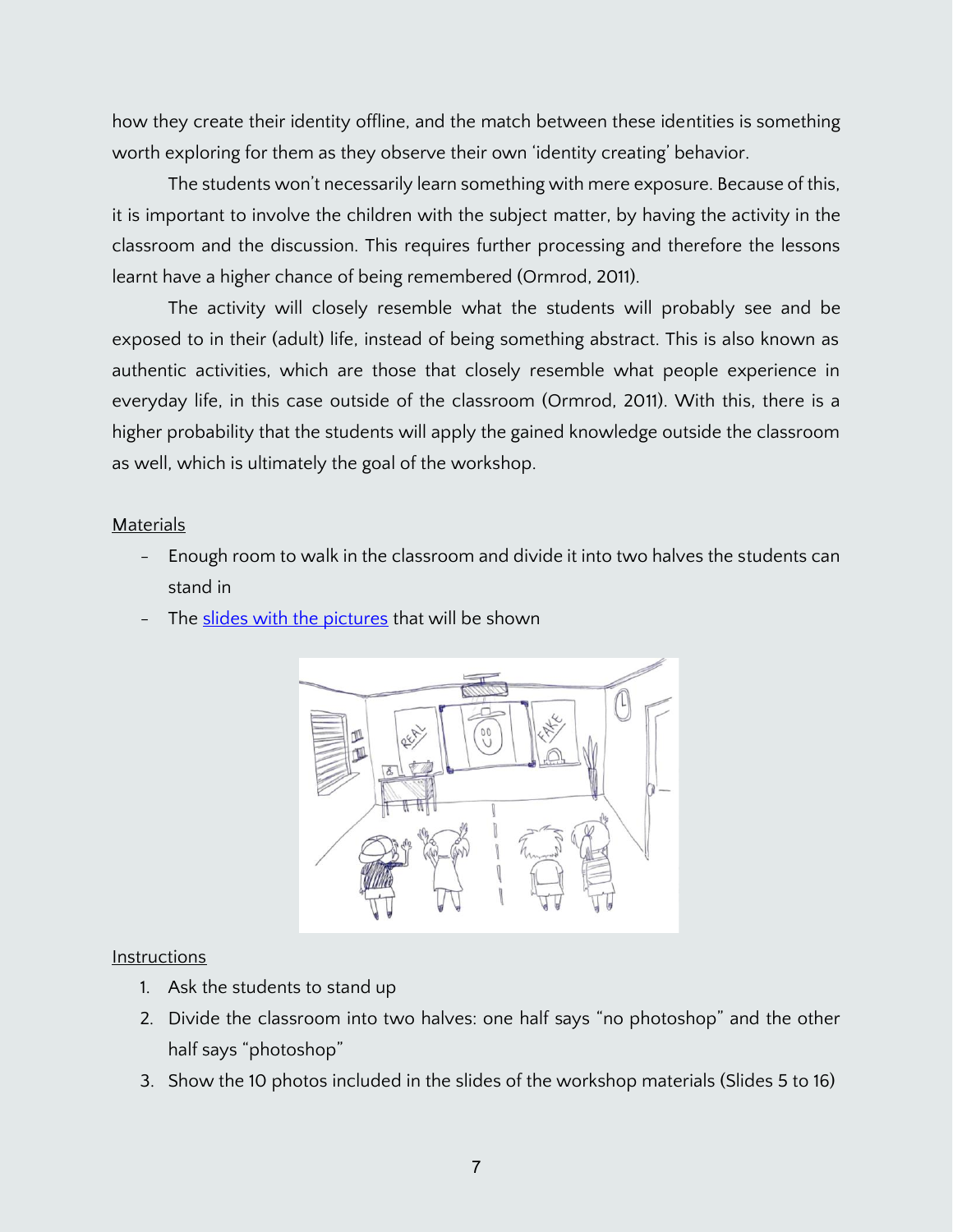- 4. The children have to decide whether or not the photo that is shown is photoshopped or not, depending on their judgment, they must stand on the side of the classroom they identify with for each picture.
- 5. After the exercise there will be time for a group discussion on why they made these judgments, and whether they think about the pictures being photoshopped or not.
	- a. This could also be done during the exercise if there's a clear division between the students

# Learning goals

With this activity, students will be able to:

- Recognize modifications in face- or body structure in pictures
- Evaluate whether the pictures are photoshopped
- Name the characteristics that are common in photoshopped pictures, which are summarized by DEEP and include:
	- Distortion in background
	- Extremely smoothed out skin on face/body
	- Exaggerated features (hips, abs, etc.)
	- People are made skinnier
	- DEEP! Easy to remember.
- Be able to recognise photoshopped pictures in their everyday social media use
- Develop a conversation about internalized beauty standards and being able to state them
	- Identify and verbalize these standards as a reflection of what is assumed to be photoshopped in the pictures. For example, what is assumed to be photoshopped might be seen as more beautiful. For example, it might be assumed that photoshopped equals to more beautiful.

The students will also experience the following:

- Be exposed to different kinds of edited photos which are often used in social media.
- By asking whether they think the photo is real or not, they have to reflect upon their own thoughts on the matter, and how they perceive beauty standards, among other connotations of edited pictures. For example: "Is editing pictures wrong?"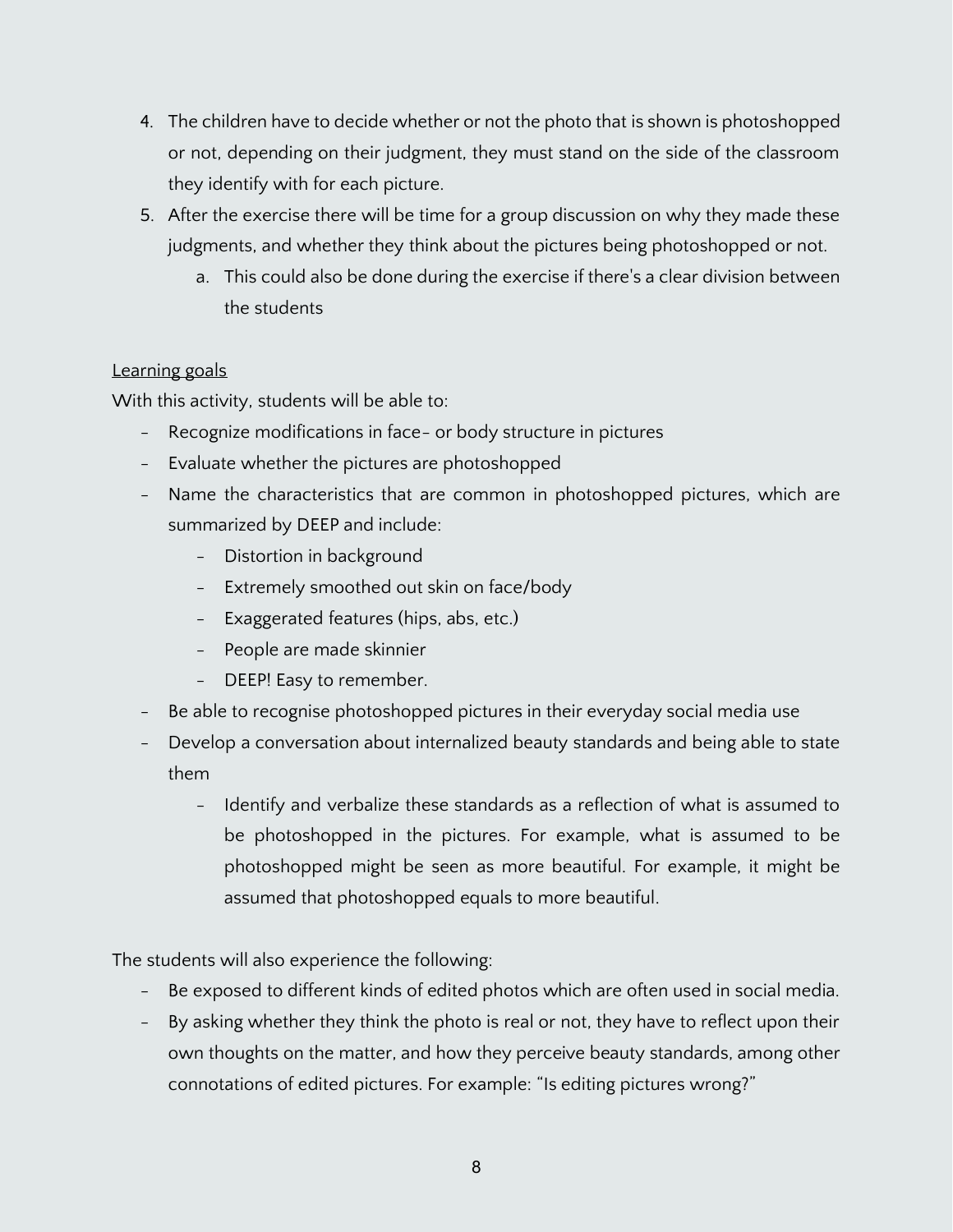- Might open up about their own insecurities if they feel comfortable enough, or at least talk about their own experience on social media when it comes to posting pictures and seeing others'.
- Reflect on the difference between reality and social media as reflected by people's posted pictures and what they look like in reality.

# Discussion questions

*Before starting the discussion, students should be given the instruction that they should*  listen carefully to their peers. Before answering any question, they must paraphrase what *the person who participated before them just said, in order to show that they are listening to each other.* 

- Did you find the exercise difficult or easy? Why?
- Will you look at posts differently now that you know photoshopping is such a common practice?
- Do you know people who edit their photos?
- Have you ever thought of editing your photos? Why, or why not?
- How do you feel about people editing their photos? Why do you think they edit them?
- Do you sometimes feel like you 'have to' edit your photos in order to post or appear on social media?

*Allow the students to take a 5 minute break before the next activity.* 

# *3.2 Draw Your Timeline*

# 25 minutes

*Slides 18-19*

#### **Background**

Social media can be a great way to express yourself, but how do people decide what to share with others and what they would rather keep to themselves? The rise of social media has provided a platform on which people can create their own social circle and from that, a new form of identity can emerge (Hongladarom, 2011). With this exercise, the students will gain more awareness about what they are posting online and what their intention is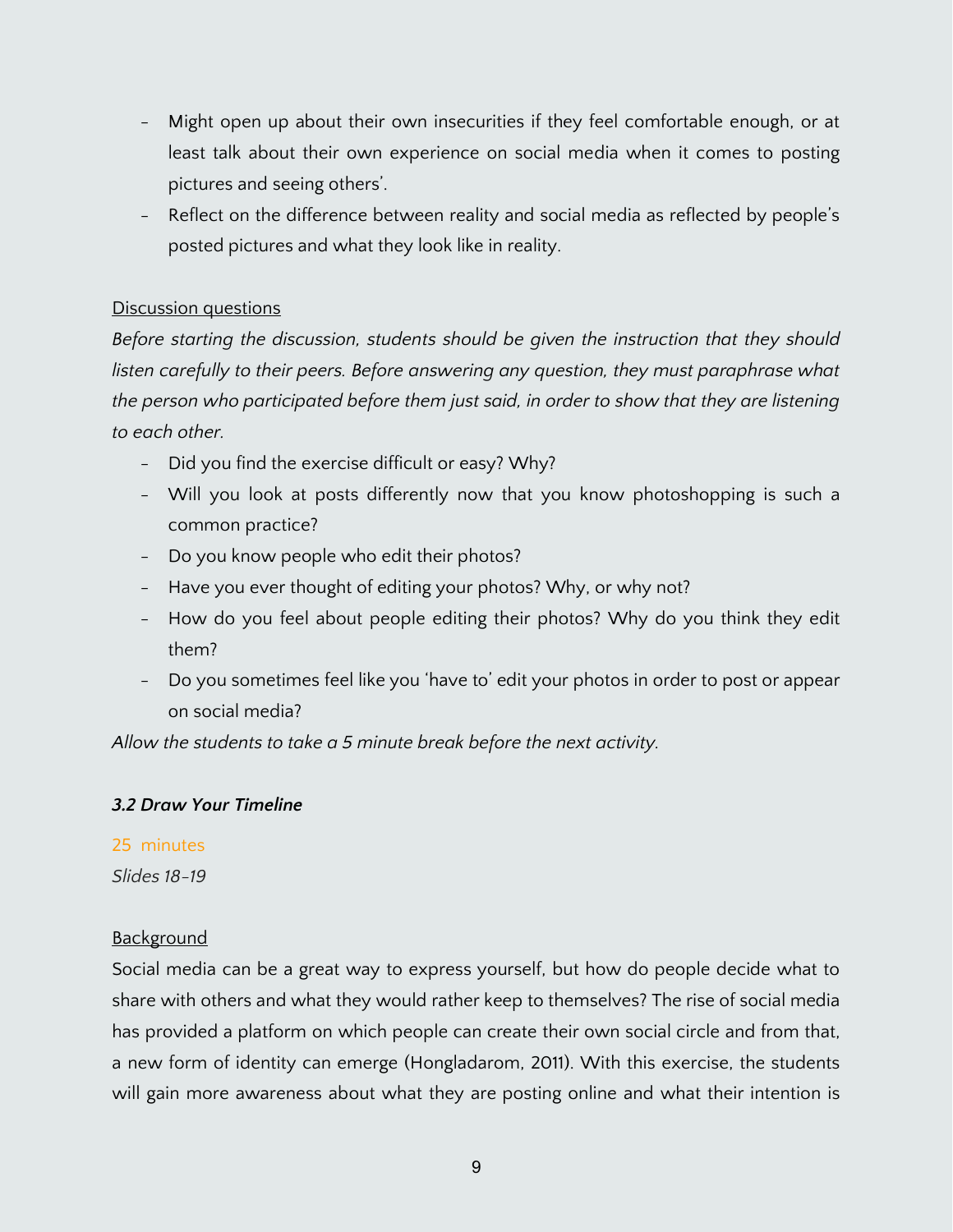behind this decision. Furthermore, they will get insight about how they are perceived by others and whether or not they are informed about this.

By using drawing instead of speaking, the students are able to express themselves more easily because their cognitive load is reduced, which consequently ensures that the working memory can be used for the reflective part of the activity (Ormrod, 2011). Furthermore, this method is not only age-appropriate and productive but it is also experienced as more enjoyable for students (Luthuli et al., 2019).

In this activity, students will recreate their timeline, which could be their online profile for any social media they use, or simply an online portfolio which could be about anything the students choose.

#### **Materials**

- Magazines
- Scissors
- Glue
- Pens, markers, colored pencils
- Activity handout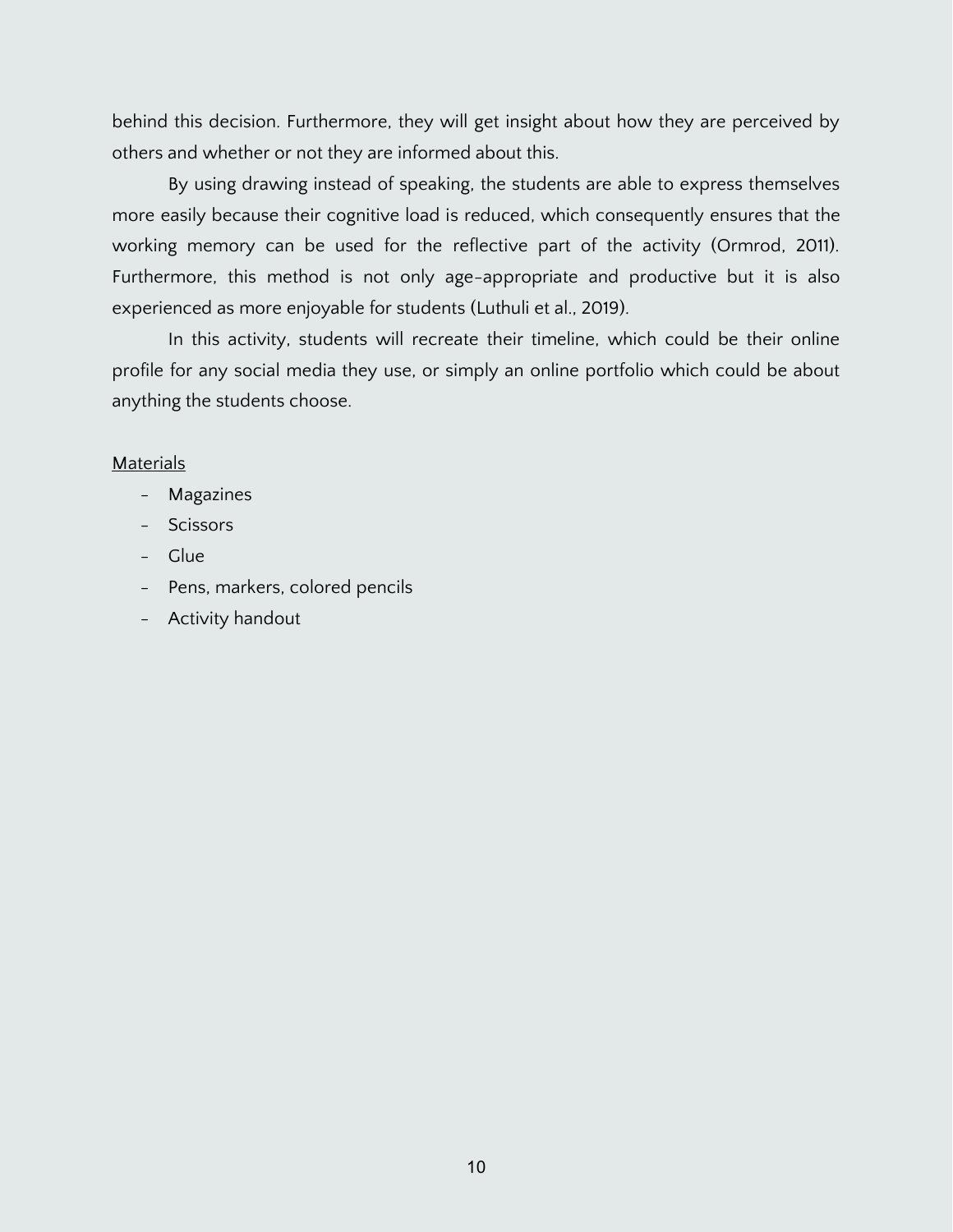| Profile<br>picture | Praw your Timeline<br>Bio/self-description: |
|--------------------|---------------------------------------------|
| Caption:           | Caption:                                    |
| Caption:           | Caption:                                    |
| Caption:           | Caption:                                    |

#### **Instructions**

- 1. The students get the template "Draw Your Timeline", included in the materials of the workshop, which contains 6 squares.
- 2. Students do not write their names on it.
- 3. The profile picture should be left blank, and they can include a picture of themselves after the workshop to make their 'paper profile' more personalized.
- 4. They can copy by drawing what they post on social media on the paper. Using cutouts from magazines they can also use the squares to make a collage of pictures instead of drawing.
- 5. For the children that do not use social media:
	- a. If they do not want to do that or they do not use social media, they can draw what they would want to show if they used social media.
	- b. Talk to those around you that do use social media about why they do, and if you want to, about why you don't.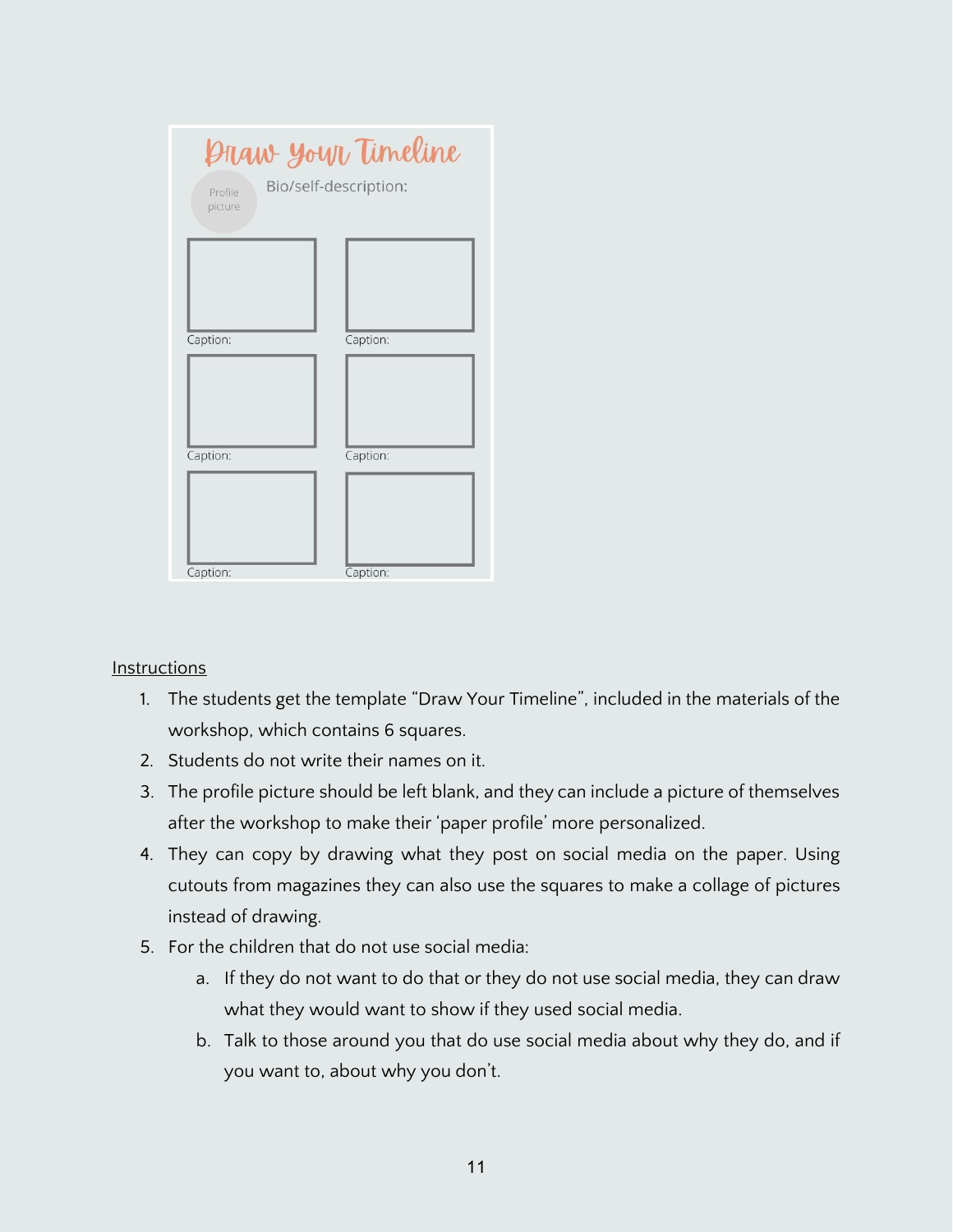- 6. There will also be newspapers and magazines provided so the students can use that to express themselves as well.
- 7. After they are finished, the 'paper profiles' will be randomly given out to other students. *Explain to students that when they create a profile online it's the same thing as handing it over to someone, because it's just as visible and accessible by anyone who can access their profile.*
- 8. The students have to figure out whose timeline it is.
- 9. At the end, there will be a group/class discussion about the timelines.

# Learning goals

With this activity, students will be able to:

- Explore how they choose to portray themselves online
- Examine their interests, and if they choose to show these online, and if so, how and to what degree
- Question whether they are comfortable with (not) being recognized by their 'paper profile'
- Have awareness that their social media profile is as public and exposing as directly handing the 'paper profile' over to another student

Furthermore, the students will experience the following:

- Think about the things they want to share
- Information about how others perceive them based on their timeline
- Reflect on how who they are vs how they present themselves online and the relationship between these two concepts

# Discussion questions

*Before starting the discussion, at least five students should volunteer to make a positive comment about the timeline in front of them, and a good thing they think it says about the person who created it.*

- How did you feel about giving away your timeline?
- Do you want to share your timeline?
- Is there a reason that you drew this picture?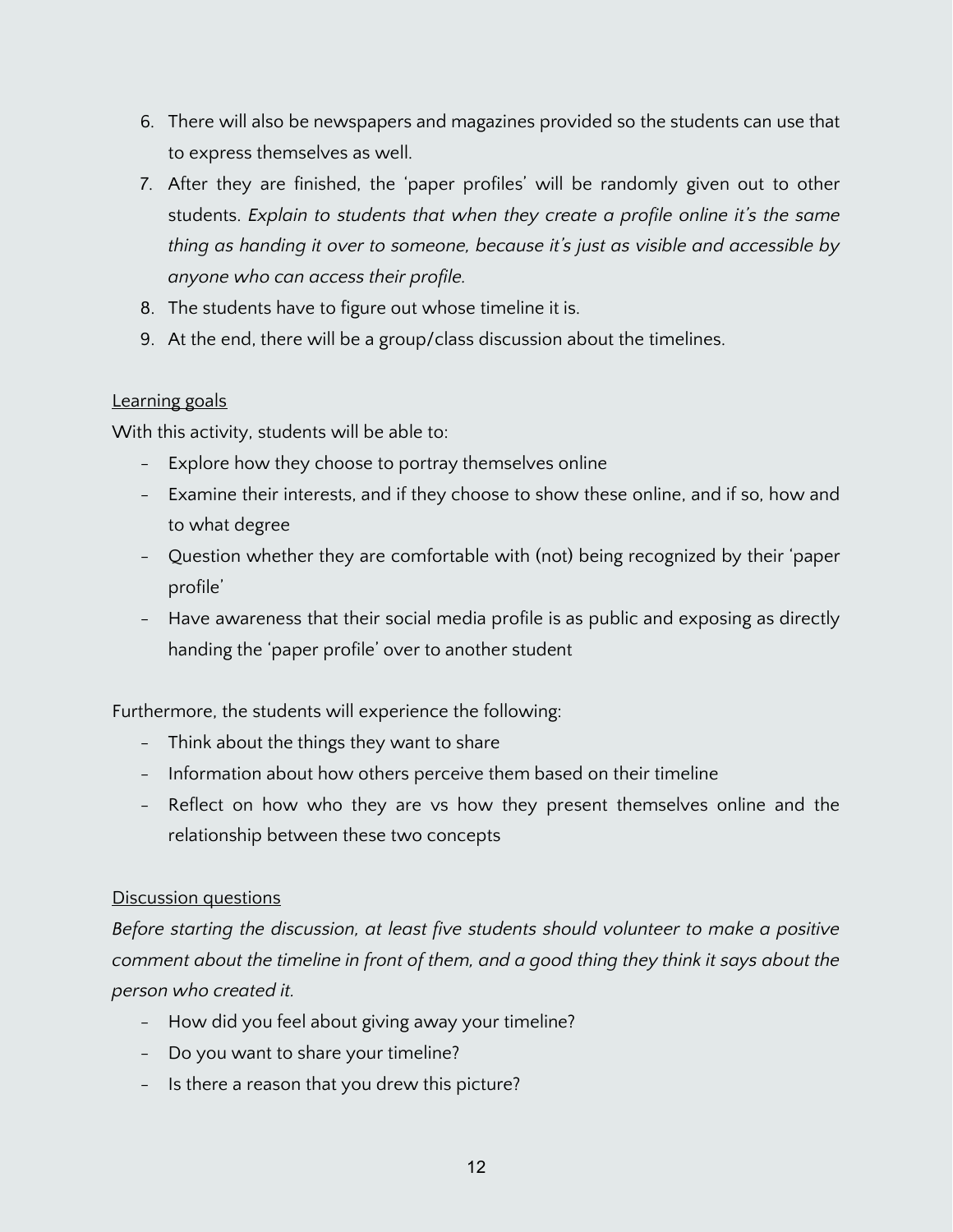- What do you think of the timeline in front of you? Try to keep the comments positive and neutral, remember that this is a reflection of part of the life of someone in this room.
- Is there a big difference between how you present yourself and how the person who has your timelines sees you, and how you are in 'real life'?
- If you were recognised by your 'paper profile', do you feel comfortable with that?
- When using social media, do you enjoy observing what others post, their life?
- Is it good for you and does it add value to you to observe what others post?

*Allow the students to take a 5 minute break before the next activity.* 

#### *3.3 Iceberg challenge*

#### 20 minutes

*Slides 20-21*

#### **Background**

Now that students have been able to discuss the difference between their online and offline identity, and who they are as a person who can have both of these identities, the following activity will be the final opportunity in the workshop for deeper self-reflection. Students have been able to think about who they are, and what is important to them, therefore, this activity will expand on these reflections by allowing for further self-reflection and conversations about what students think of themselves.

Self-identity is a malleable concept - it is largely dependent on the social context (Sherwood, 1965). Thus, it is important to draw children's attention to the differences between the social context of social media and their community. Social media is focused on surface-level, mostly visible qualities of people. Since children use social media in increasing numbers, it is beneficial to remind them that that is not all there is to people.

#### Materials

- Pens
- Activity handout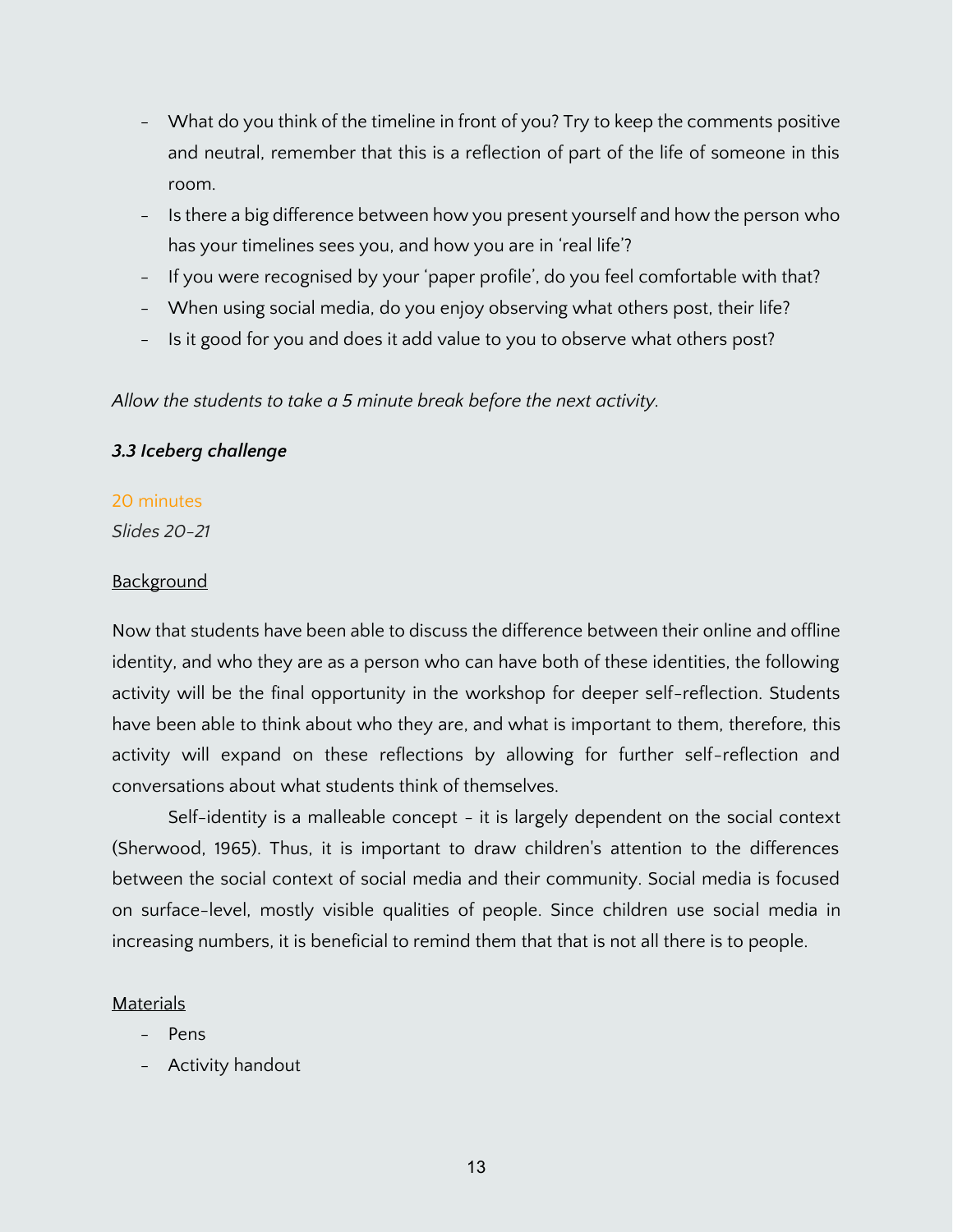

#### **Instructions**

- 1. Hand out the papers with the iceberg printed on them
- 2. On the peak: the students write/draw/stick on the things that people know about them
- 3. On the bottom: the students write what people don't know about them
- 4. The students won't be forced to read what they write out loud, it will be just for themselves but they are welcome to speak about what they wrote at the end of the activity
- 5. Optionally, prompts can be given to help them out
	- a. Do people know
		- i. Your favorite foods?
		- ii. If you have siblings?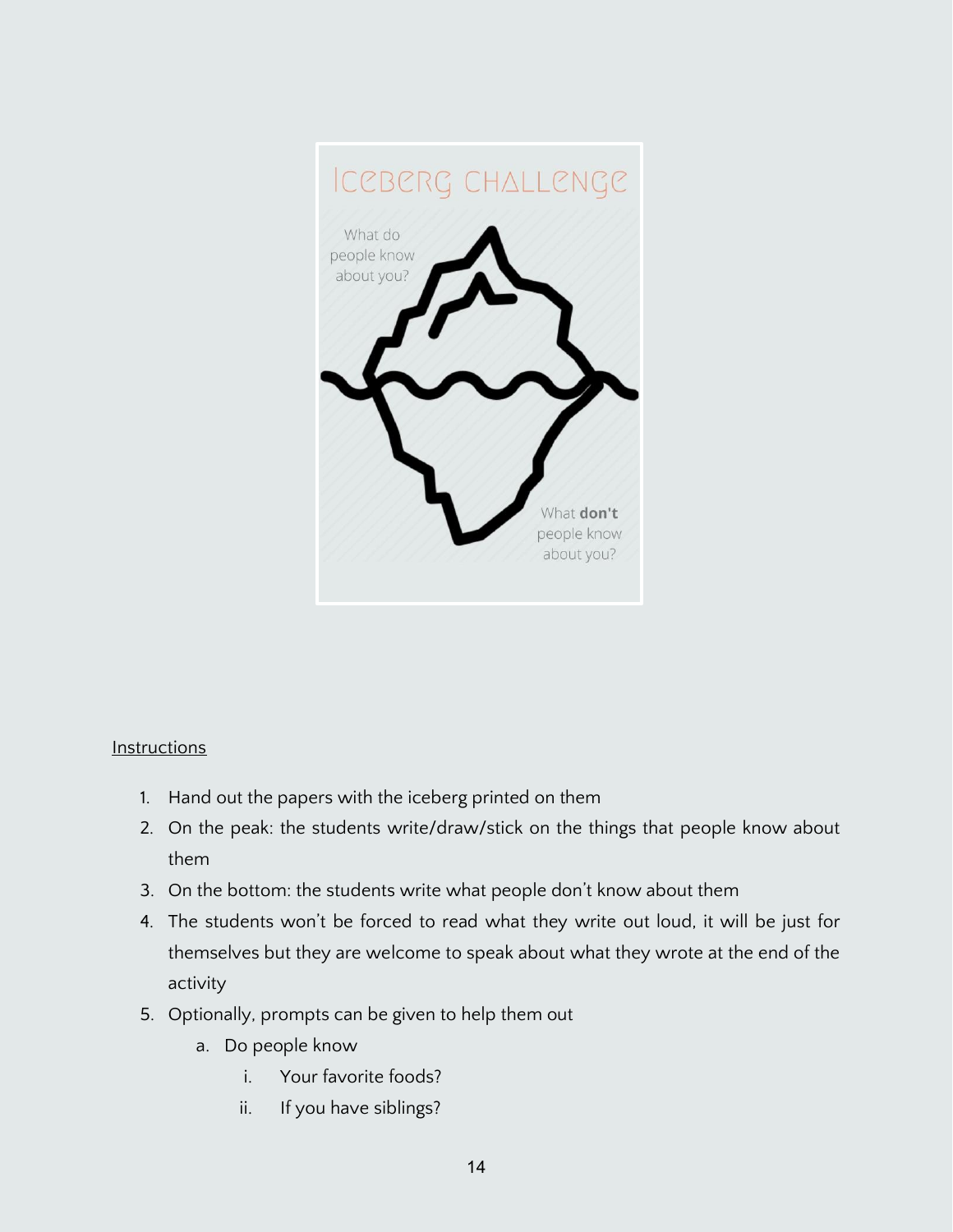- iii. The thing that always makes you happy?
- iv. Your favorite song?
- v. What makes you sad?
- vi. What are some of your fears?
- 6. Discussion about the takeaway message, which is that there is so much to the people around us that we can't begin to know simply through social media, and our peers are much more complex and beautiful than we can imagine.

#### Learning goals

With this activity, students will be able to:

- Identify differences between their outward qualities (those that someone appears to have and which are easily known by their peers) and their invisible qualities (those that are not obvious at first sight)
- Understand the difference between what they see in their peers versus how their peers view themselves
- Discover alternative and untouched aspects of their own self-identity
- Learn more about how their peers view and define themselves
- Realize the complexity behind one's identity and the variety of things that makes us 'us'.

#### Discussion questions

- Name two facts that you didn't know before about the student sitting next to you.
- How do you think what you drew compares to what you present of yourself on social media?
- How do you think what you see of other people reflects who they are as people?
- If any student is open to it, they can volunteer to say out loud one thing they wrote on the top half of the paper and one on the bottom half.
- Imagine opening your social media and seeing a person that you follow posting a picture on vacation, looking like the happiest person alive. Would you start comparing yourself to them? What would you tell someone who feels bad when seeing that picture?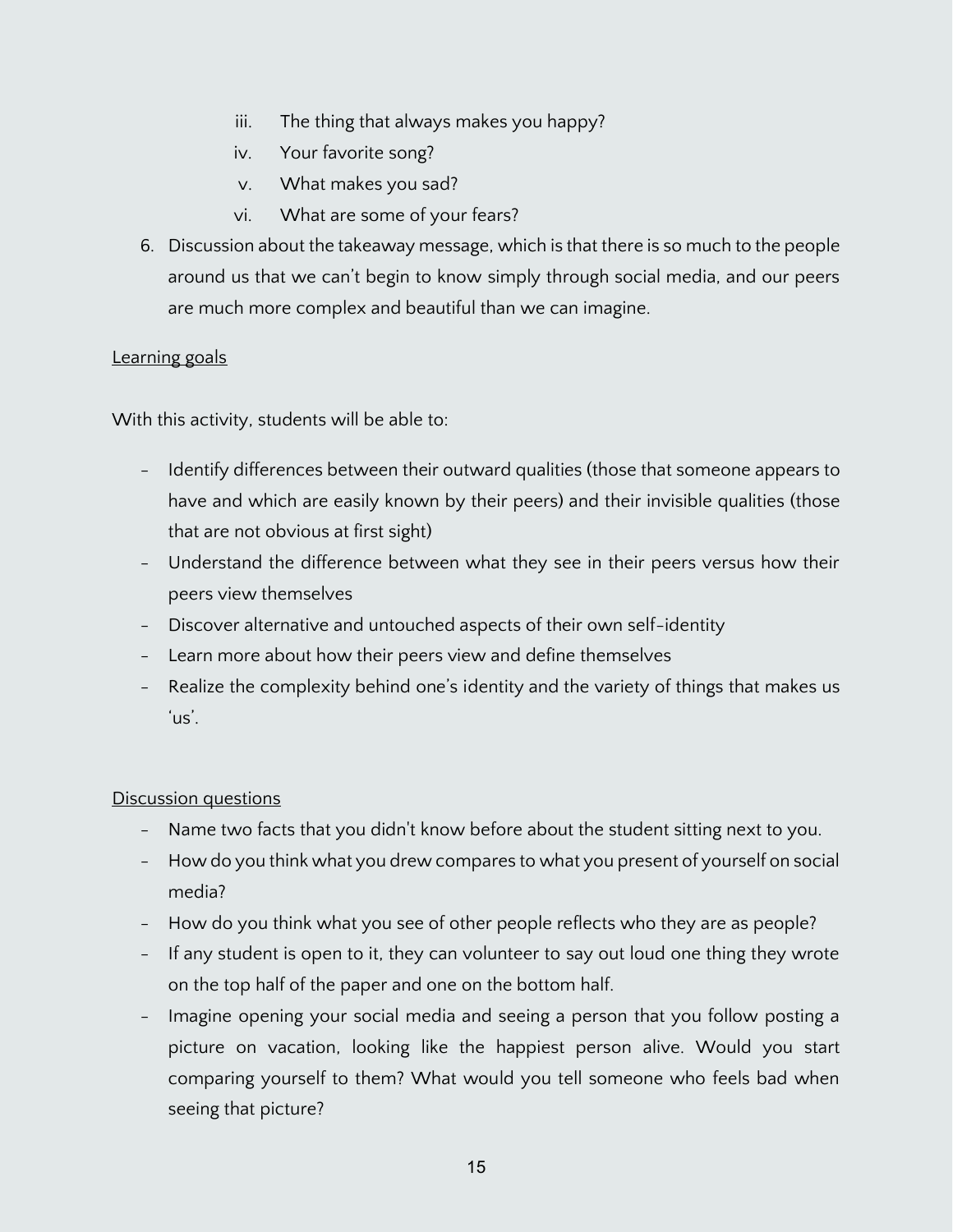Concluding message:

"You have all been very brave in opening up, so please give yourselves a pat on the back and a round of applause for your peers!"

*If the students agree to, post up the timelines and icebergs around the classroom at the end of the workshop as a reminder of the conversations they had and what they learnt.* 

# **4. Conclusion**

# 15 minutes

# *4.1 Recap questions:*

*Slide 22*

- 1. What are the main characteristics that can show you whether a picture is photoshopped? Remember DEEP.
- 2. What internalized beauty standards did you realize you hold?
- 3. What is something you discovered about yourself today that you hadn't thought of before? For example, a word to define yourself, or an interest you rediscovered.
- 4. Each student will be given a turn, where the entire class will be asked to say something they didn't know about them.

# *4.2 Wrap-Up*

"So, today we learnt about the impact that social media can have on us, and how we can actively reflect on what these impacts are. We want you all to go out into the world, not necessarily using social media less, because there are many things that can come from it, but just being more aware. We hope you can take something away from today's session and that you enjoyed it. Thank you for your participation!"